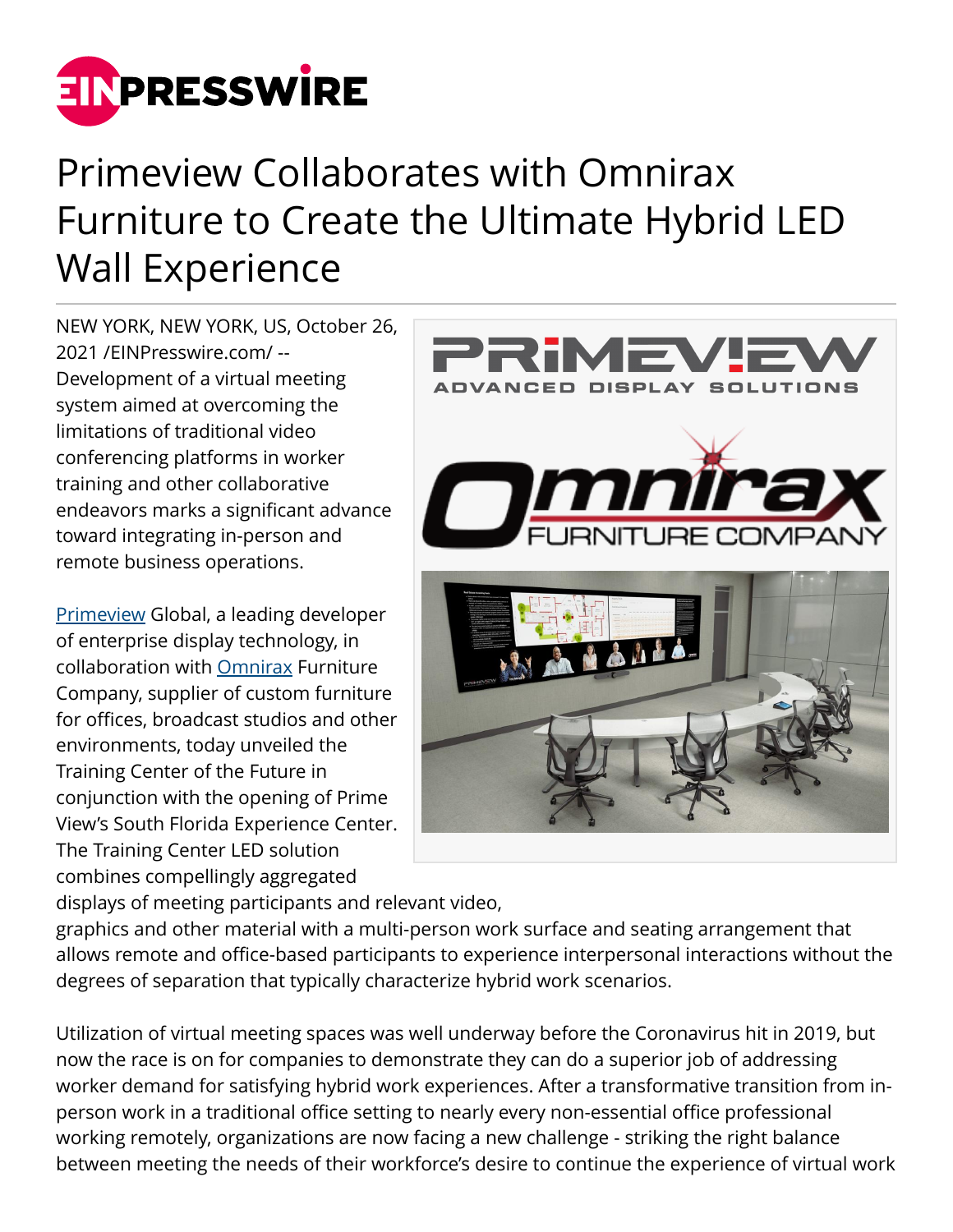flexibility, while not losing the creativity stimulated by spontaneous "water-cooler" collaborations their team members have been missing since the start of the pandemic.

Large corporations such as Citigroup, TIAA, Target, and Ford Motor Company have announced plans to establish long-term hybrid work models based on studies that indicate that more than half of the global work force would quit their jobs if they were to be deprived of their current flexibility post pandemic. According to a Wall Street Journal assessment of research reports on the hybrid work phenomenon, "As much as a quarter of the 160-million-strong U.S. labor force is expected to stay fully remote in the long term, and many more are likely to work remotely a significant part of the time."

Omnirax Furniture Company is well-suited to be a part of this movement. The supply of aesthetically pleasing, user-friendly furniture in the spaces where humans and technology meet has been a hallmark of the company's products from its beginnings as a producer of ergonomic, creativity-inspiring furnishings for professional and home recording studios and in its subsequent roles as the premier provider of custom broadcast furniture for radio stations and a game-changing portfolio of office furniture.

"I was thrilled that Primeview reached out to collaborate with us on this initiative," said, Philip Zittell, CEO of Omnirax Furniture Company. "When Chanan called to say they were opening their South Florida Experience Center and asked us to work with them on a design to go with their incredible Training Center of the Future, we didn't hesitate. It has been a joy to work with the Primeview team, and we look forward to being a part of the solution for so many businesses who are scrambling to make this new paradigm work for the benefit of their workforces and bottom lines." "As we complete our final preparations for Infocomm 2021, we felt compelled to announce this new bundled solution of LED and furniture. Our strategic partnership with Omnirax will accelerate our digital workplace innovations and video-wall solutions for hybrid workforce transformations." – Chanan Averbuch, EVP of Primeview Americas.

In Orlando, Primeview will be showcasing the newest version of all-in-one solution known as [FusionMAX](https://www.primeviewglobal.com/product-category/fusionmax/) which originally debuted in 2018 at booth#701. In the coming weeks, a network of exclusive and authorized resellers of these solutions will be announced.

## About Omnirax:

Founded in 1974, California based Omnirax began with a specialty in broadcast and video production consoles including command centers, network operation centers and process control rooms. We continue that commitment today with expertise in all types of control room technical furniture including broadcast consoles, process control facilities, utilities, public safety, government, transportation, dispatch, IT, and more. For more information, please visit us at [www.omnirax.com](http://www.omnirax.com) or socialize with us on Facebook, YouTube, Twitter, and LinkedIn.

## About Primeview

Primeview is a privately held global manufacturing company that was launched in 1997